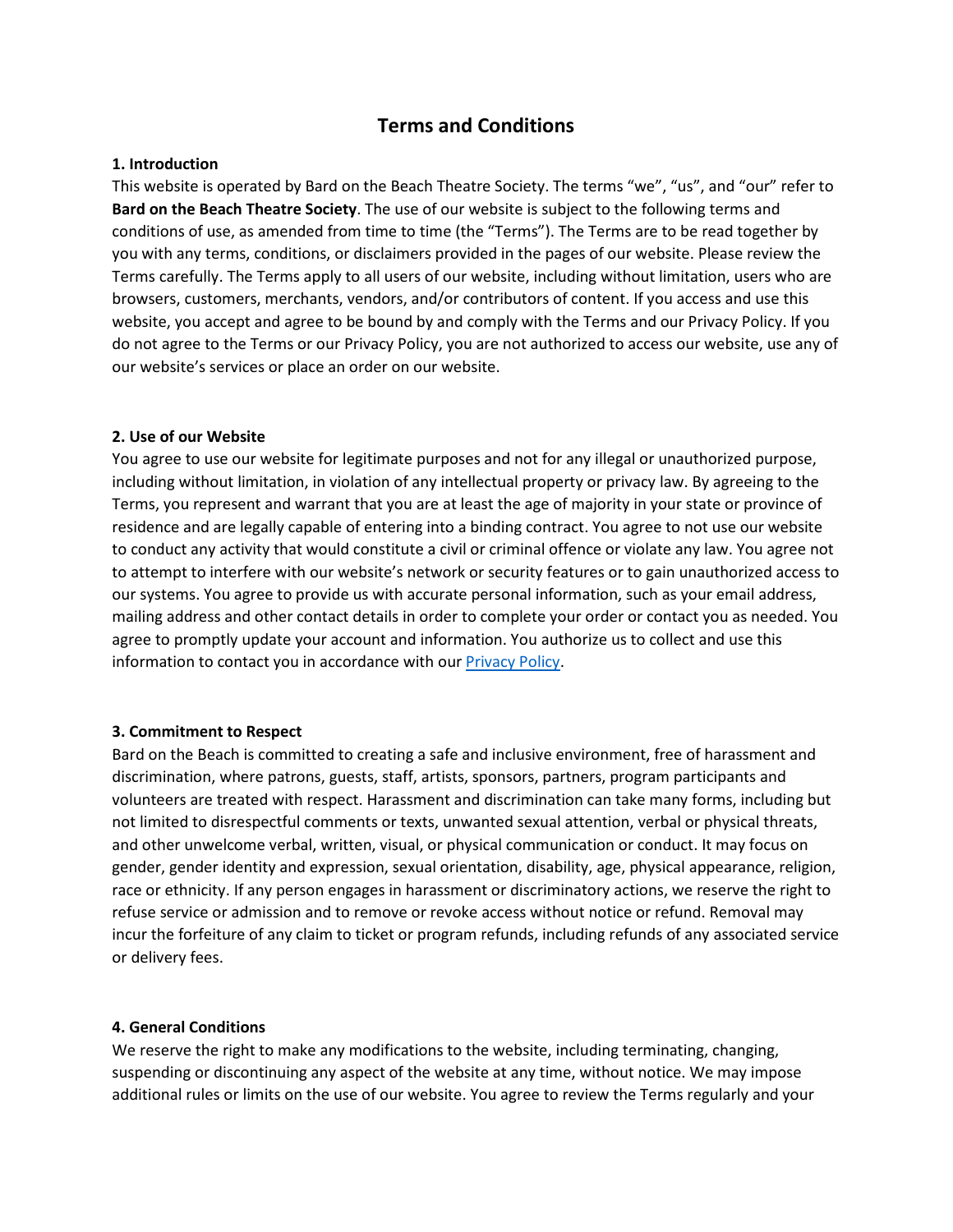continued access or use of our website will mean that you agree to any changes. You agree that we will not be liable to you or any third party for any modification, suspension or discontinuance of our website or for any service, content, feature or product offered through our website.

### **5. Content, Products, Services and Access**

# **5a. Products or Services**

All purchases through our website are subject to product availability. We may, in our sole discretion, limit or cancel the quantities offered on our website or limit the sales of our products or services to any person, household, geographic region or jurisdiction. Prices for our products are subject to change, without notice. Prices displayed on our website are quoted in Canadian dollars. We reserve the right, in our sole discretion, to refuse orders, including without limitation, orders that appear to be placed by distributors or resellers. If we believe that you have made a false or fraudulent order, we will be entitled to cancel the order and inform the relevant authorities.

# **5b. Digital Content and Access**

Recording or distribution of any element of our digital content, including but not limited to recorded productions and livestreamed events, is strictly prohibited. Recording here refers to the capture, photograph, screenshot, video through any device or method such as screen-recording software, and reproduction in any way or kind, of our digital content. Distribution here refers to the posting or sharing of any of the aforementioned content on any products, printed materials, websites, such as streaming or torrenting platforms, or social media platforms, which includes but is not limited to YouTube, Facebook, Twitter, Instagram, Snapchat, or TikTok. All digital content is presented through third-party software or platforms, and you are bound by the user agreement and conditions of use of the thirdparty software or platform when accessing our digital content. We are not responsible for any limitations or malfunctions of technology or devices that are used to access our digital content.

### **6. Links to Third-Party Websites**

Links from or to websites outside our website are meant for convenience only. We do not review, endorse, approve or control, and are not responsible for any sites linked from or to our website, the content of those sites, the third parties named therein, or their products and services. Linking to any other site is at your sole risk and we will not be responsible or liable for any damages in connection with linking. Links to downloadable software sites are for convenience only and we are not responsible or liable for any difficulties or consequences associated with downloading the software. Use of any downloaded software is governed by the terms of the license agreement, if any, which accompanies or is provided with the software.

# **7. Use Comments, Feedback, and Other Submissions**

You acknowledge that you are responsible for the information, profiles, opinions, messages, comments and any other content (collectively, the "Content") that you post, distribute or share on or through our website or services available in connection with our website. You further acknowledge that you have full responsibility for the Content, including but limited to, with respect to its legality, and its trademark,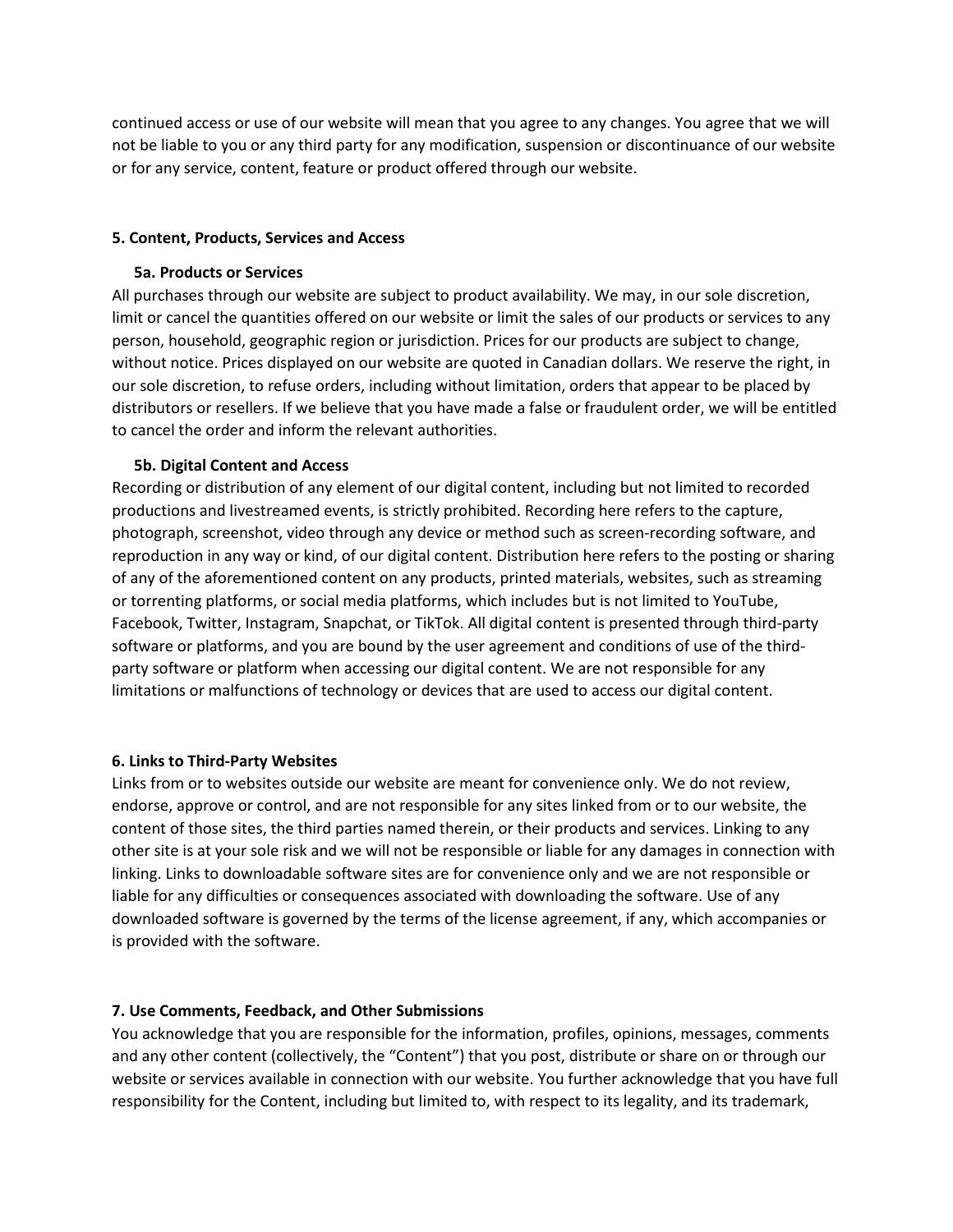copyright and other intellectual property ownership. You agree that any Content submitted by you in response to a request by us for a specific submission may be edited, adapted, modified, recreated, published, or distributed by us. You further agree that we are under no obligation to maintain any Content in confidence, to pay compensation for any Content or to respond to any Content. You agree that you will not post, distribute or share any Content on our website that is protected by copyright, trademark, patent or any other proprietary right without the express consent of the owner of such proprietary right. You further agree that your Content will not be unlawful, abusive or obscene nor will it contain any malware or computer virus that could affect our website's operations. You will be solely liable for any Content that you make and its accuracy. We have no responsibility and assume no liability for any Content posted by you or any third-party. We reserve the right to terminate your ability to post on our website and to remove and/or delete any Content that we deem objectionable. You consent to such removal and/or deletion and waive any claim against us for the removal and/or deletion of your Content.

#### **8. Your Personal Information**

Please see our [Privacy Policy](https://bardonthebeach.org/privacy-policy/) to learn about how we collect, use, and share your personal information.

#### **9. Errors and Omissions**

Please note that our website may contain typographical errors or inaccuracies and may not be complete or current. We reserve the right to correct any errors, inaccuracies or omissions and to change or update information at any time, without prior notice (including after an order has been submitted). Such errors, inaccuracies or omissions may relate to product description, pricing, promotion and availability and we reserve the right to cancel or refuse any order placed based on incorrect pricing or availability information, to the extent permitted by applicable law. We do not undertake to update, modify or clarify information on our website, except as required by law.

#### **10. Disclaimer and Limitation of Liability**

You assume all responsibility and risk with respect to your use of our website, which is provided "as is" without warranties, representations or conditions of any kind, either express or implied, with regard to information accessed from or via our website, including without limitation, all content and materials, and functions and services provided on our website, all of which are provided without warranty of any kind, including but not limited to warranties concerning the availability, accuracy, completeness or usefulness of content or information, uninterrupted access, and any warranties of title, noninfringement, merchantability or fitness for a particular purpose. We do not warrant that our website or its functioning or the content and material of the services made available thereby will be timely, secure, uninterrupted or error-free, that defects will be corrected, or that our websites or the servers that make our website available are free of viruses or other harmful components. The use of our website is at your sole risk and you assume full responsibility for any costs associated with your use of our website. We will not be liable for any damages of any kind related to the use of our website. In no event will we, or our affiliates, our or their respective content or service providers, or any of our or their respective directors, officers, agents, contractors, suppliers or employees be liable to you for any direct, indirect, special,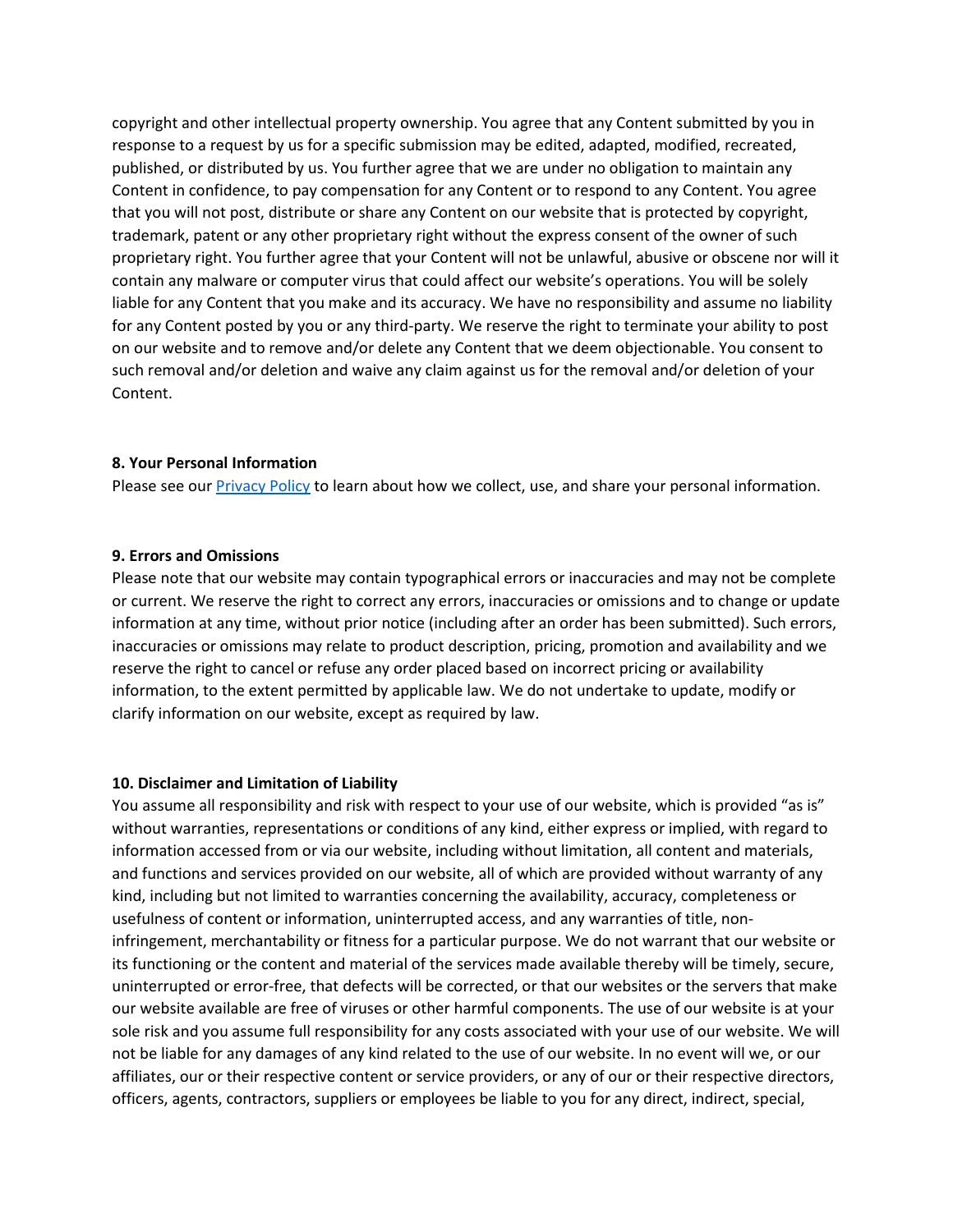incidental, consequential, exemplary or punitive damages, losses or causes of action, or lost revenue, lost profits, lost business or sales, or any other type of damage, whether based in contract or tort (including negligence), strict liability or otherwise, arising from your use of, or the inability to use, or the performance of, our website or the content or material or functionality through our website, even if we are advised of the possibility of such damages. Certain jurisdictions do not allow limitation of liability or the exclusion or limitation of certain damages. In such jurisdictions, some or all of the above disclaimers, exclusions, or limitations, may not apply to you and our liability will be limited to the maximum extent permitted by law.

# **11. Indemnification**

You agree to defend and indemnify us, and hold us and our affiliates harmless, and our and their respective directors, officers, agents, contractors, and employees against any losses, liabilities, claims, expenses (including legal fees) in any way arising from, related to or in connection with your use of our website, your violation of the Terms, or the posting or transmission of any materials on or through the website by you, including but not limited to, any third party claim that any information or materials provided by you infringe upon any third party proprietary rights.

# **12. Entire Agreement**

The Terms and any documents expressly referred to in them represent the entire agreement between you and us in relation to the subject matter of the Terms and supersede any prior agreement, understanding or arrangement between you and us, whether oral or in writing. Both you and we acknowledge that, in entering into these Terms, neither you nor we have relied on any representation, undertaking or promise given by the other or implied from anything said or written between you and us prior to such Terms, except as expressly stated in the Terms.

# **13. Waiver**

Our failure to exercise or enforce any right or provision of the Terms will not constitute a waiver of such right or provision. A waiver by us of any default will not constitute a waiver of any subsequent default. No waiver by us is effective unless it is communicated to you in writing.

# **14. Headings**

Any headings and titles herein are for convenience only.

### **15. Severability**

If any of the provisions of the Terms are determined by any competent authority to be invalid, unlawful or unenforceable, such provision will to that extent be severed from the remaining Terms, which will continue to be valid and enforceable to the fullest extent permitted by law.